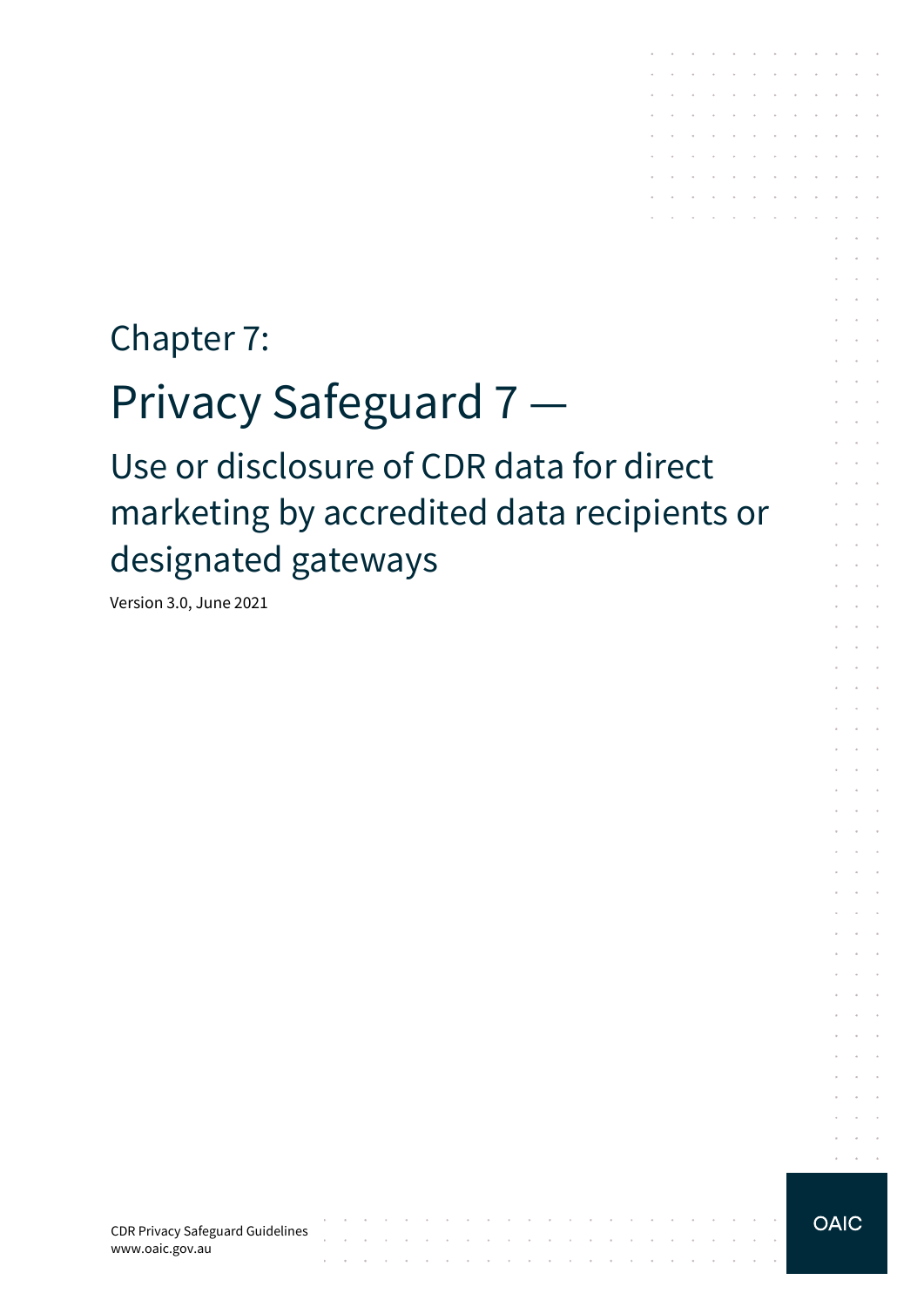### **Contents**

| <b>Key points</b>                                                                           | 3  |
|---------------------------------------------------------------------------------------------|----|
| What does Privacy Safeguard 7 say?                                                          | 3  |
| Who does Privacy Safeguard 7 apply to?                                                      | 3  |
| How Privacy Safeguard 7 interacts with the Privacy Act                                      | 4  |
| What is direct marketing?                                                                   | 5  |
| Information about upgraded or alternative goods or services                                 | 7  |
| Offer to renew existing goods or services                                                   | 7  |
| Information about the benefits of existing goods or services                                | 8  |
| Using the CDR data as reasonably needed, in accordance with the data minimisation principle | 9  |
| Disclosure to an outsourced service provider                                                | 10 |
| Interaction with other privacy safeguards                                                   | 11 |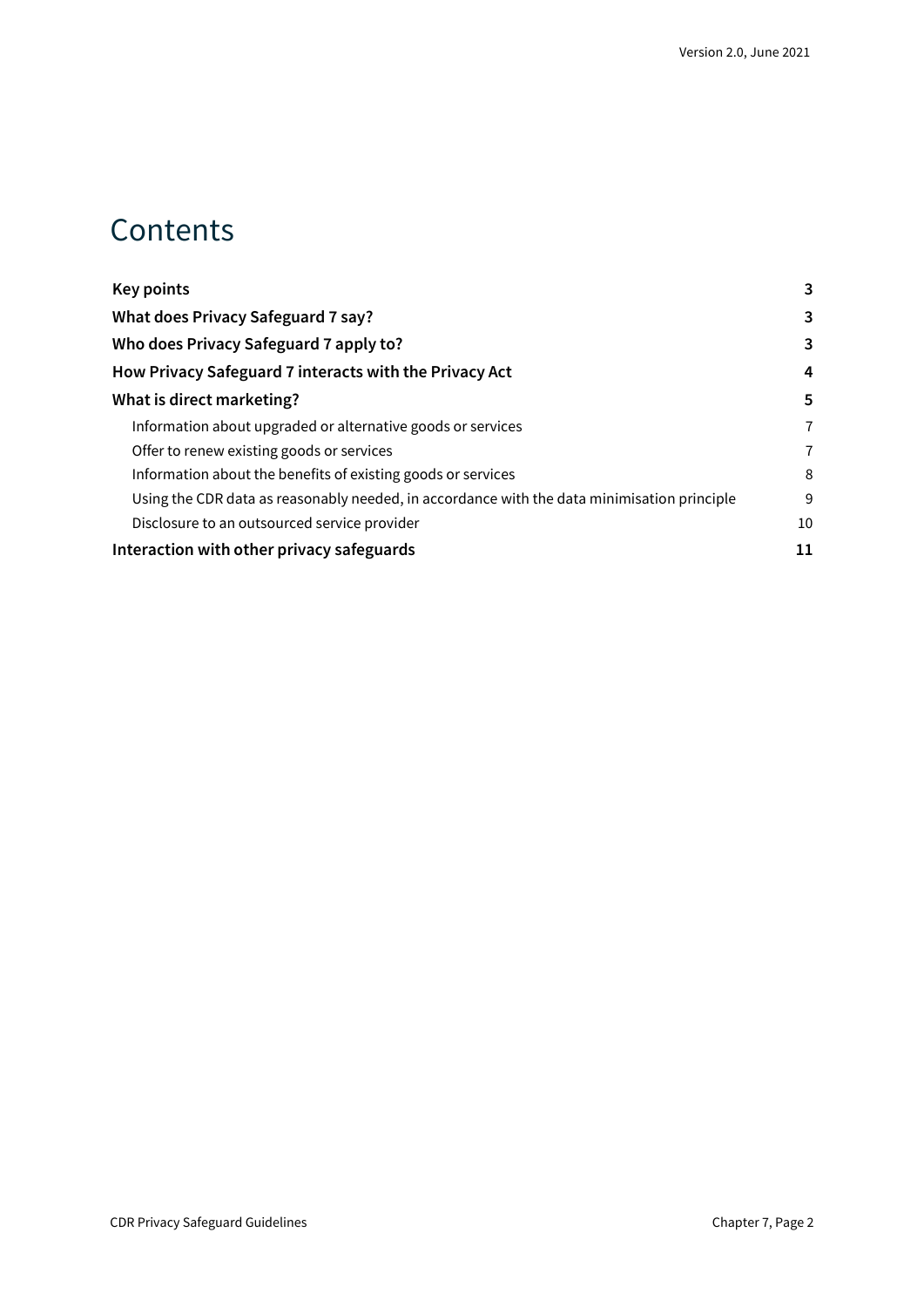# <span id="page-2-0"></span>**Key points**

- Privacy Safeguard 7 prohibits accredited data recipients of CDR data and designated gateways from using or disclosing the CDR data for direct marketing, unless the consumer consents and such use or disclosure is required or authorised under the consumer data rules (CDR Rules).
- Direct marketing in the CDR context involves the use or disclosure of consumer data right (CDR) data to promote goods and services directly to a consumer.
- The CDR Rules permit accredited data recipients of CDR data to engage in certain direct marketing activities in relation to the good or service requested by the consumer, if consent has been received to do so.
- An accredited data recipient of CDR data must comply with the data minimisation principle when using the CDR data for direct marketing.

### <span id="page-2-1"></span>**What does Privacy Safeguard 7 say?**

 $7.1$ Privacy Safeguard 7 prohibits accredited data recipients of CDR data and designated gateways from using or disclosing the CDR data for direct marketing, unless the consumer consents and such use or disclosure is required or authorised under the consumer data rules (CDR Rules). CDR Rules 7.8 and 7.5(3) authorise certain direct marketing related uses or disclosures by accredited data recipients (in accordance with the consumer's consent).

### **Why is it important?**

- $7.2$ To provide a positive consumer experience and ensure consumer control over their data, consumers should not be subjected to unwanted direct marketing.
- $7.3$ Direct marketing is addressed separately to other uses and disclosures (see under Privacy [Safeguard 6\)](https://www.oaic.gov.au/consumer-data-right/cdr-privacy-safeguard-guidelines/chapter-6-privacy-safeguard-6-use-or-disclosure-of-cdr-data-by-accredited-data-recipients-or-designated-gateways) because of significant community sentiments in relation to direct marketing.

# <span id="page-2-2"></span>**Who does Privacy Safeguard 7 apply to?**

- $7.4$ Privacy Safeguard 7 applies to accredited data recipients of CDR data and designated gateways for CDR data. It does not apply to data holders.
- 7.5 Data holders must ensure that they are adhering to their obligations under the Privacy Act 1988 (the Privacy Act) and the Australian Privacy Principles (APPs), including APP 7 in respect of direct marketing.
- *Note: There are no designated gateways in the banking sector. See Chapter B (Key concepts) for the meaning of designated gateway.*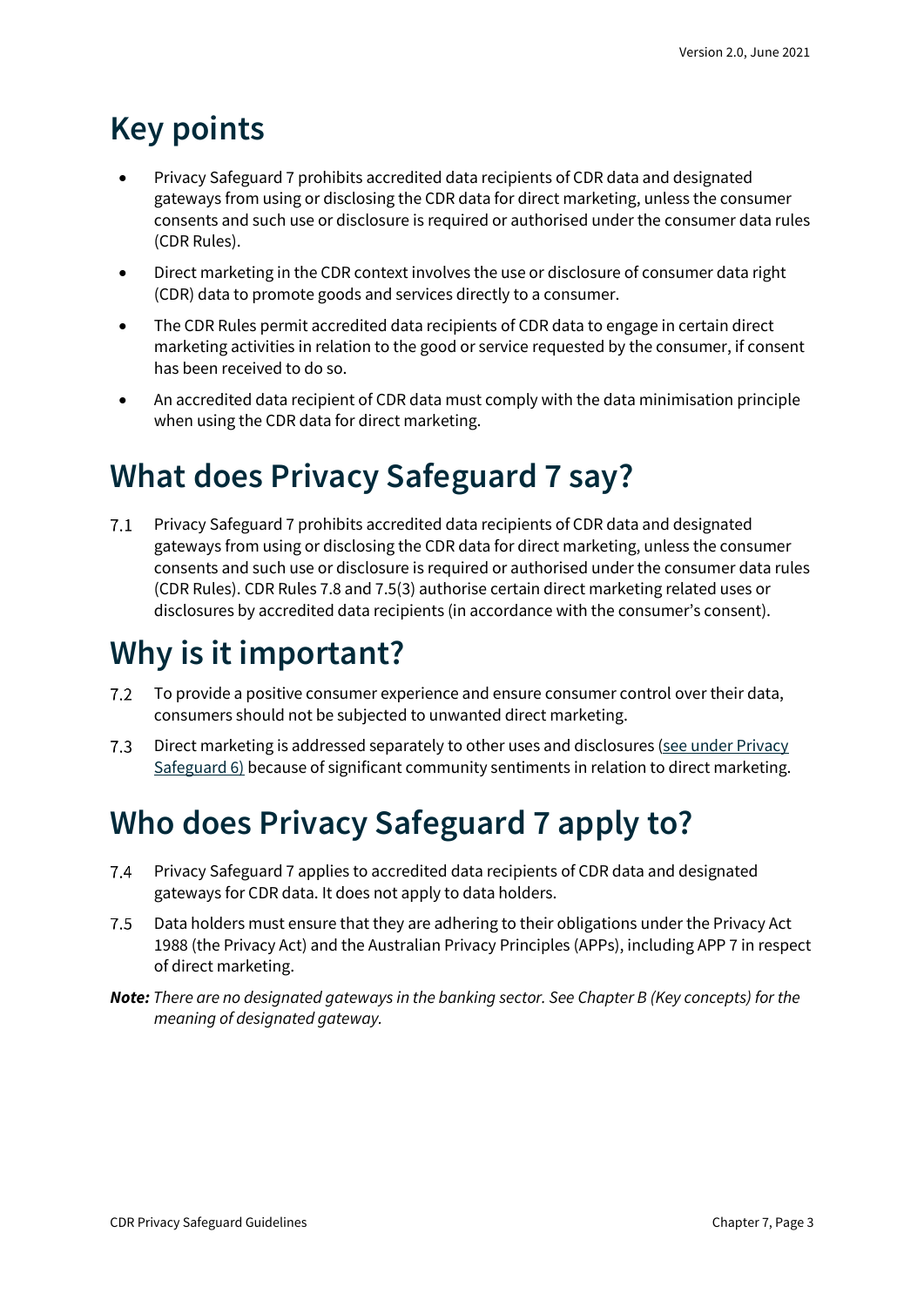### <span id="page-3-0"></span>**How Privacy Safeguard 7 interacts with the Privacy Act**

- 7.6 It is important to understand how Privacy Safeguard 7 interacts with the Privacy Act and the  $APPS<sup>1</sup>$
- $7.7$ APP 7 sets out when an APP entity is prohibited from using or disclosing personal information for the purpose of direct marketing.

| <b>CDR</b> entity                   | Privacy protections that apply in the CDR context                                                                                                                |
|-------------------------------------|------------------------------------------------------------------------------------------------------------------------------------------------------------------|
| <b>Accredited data</b><br>recipient | <b>Privacy Safeguard 7</b>                                                                                                                                       |
|                                     | For accredited data recipients of a consumer's CDR data, Privacy<br>Safeguard 7 applies to any uses or disclosures of that CDR data for direct<br>marketing. $2$ |
|                                     | APP 7 does not apply in relation to that CDR data. <sup>3</sup>                                                                                                  |
|                                     |                                                                                                                                                                  |
| <b>Designated gateway</b>           | <b>Privacy Safeguard 7</b>                                                                                                                                       |
|                                     | For designated gateways for CDR data, Privacy Safeguard 7 applies to the<br>use and disclosure of the CDR data for direct marketing. <sup>4</sup>                |
|                                     | APP 7 does not apply in relation to that CDR data. <sup>5</sup>                                                                                                  |
| Data holder                         | APP <sub>7</sub>                                                                                                                                                 |

- CDR data is held by (or on behalf of) the person
- the CDR data, or any other CDR data from which it was directly or indirectly derived, was disclosed to the person under the consumer data rules, and
- the person is neither a data holder, nor a designated gateway, for the first mentioned CDR data. See s 56EK of the Competition and Consumer Act.

<sup>4</sup> Section 56EJ(2) of the Competition and Consumer Act.

<sup>5</sup> The APPs do not apply to designated gateways for CDR data in relation to that CDR data - s 56EC(4)(d) of the Competition and Consumer Act. However, s 56EC(4) does not affect how the APPs apply to designated gateways who are APP entities, in relation to the handling of personal information outside the CDR system. See s 56EC(5)(b) of the Competition and Consumer Act.

 $1$  The Privacy Act includes 13 APPs that regulate the handling of personal information by certain organisations and Australian Government agencies (APP entities).

<sup>&</sup>lt;sup>2</sup> Privacy Safeguard 7 applies from the point when the accredited person becomes an accredited data recipient of the CDR data. An accredited person becomes an accredited data recipient for CDR data when:

<sup>3</sup> The APPs do not apply to an accredited data recipient of CDR data, in relation to that CDR data - s 56EC(4)(a) of the Competition and Consumer Act. However, s 56EC(4) does not affect how the APPs apply to accredited persons and accredited data recipients who are APP entities, in relation to the handling of personal information outside the CDR system. (Note: Small business operators accredited under the CDR system are APP entities in relation to information that is personal information but is not CDR data. See s 6E(1D) of the Privacy Act.) Section 56EC(4) also does not affect how the APPs apply to an accredited person who does not become an accredited data recipient of the CDR data (other than for Privacy Safeguards 1 – 4). See s 56EC(5)(aa) of the Competition and Consumer Act.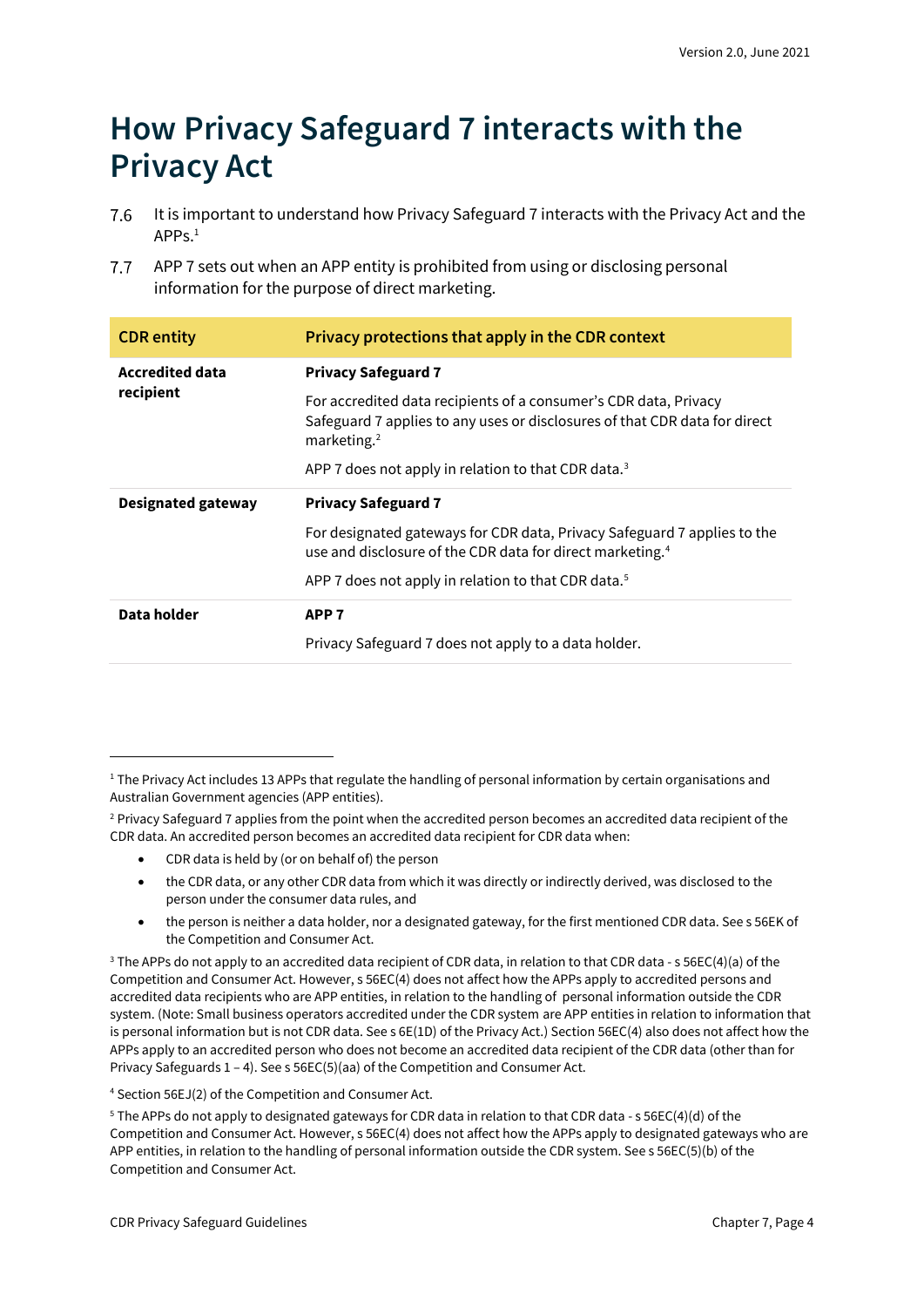### <span id="page-4-0"></span>**What is direct marketing?**

- 'Direct marketing' is not defined in the Competition and Consumer Act. The term is also used 7.8 in APP 7 but is not defined in the Privacy Act.<sup>6</sup>
- 7.9 For the purpose of Privacy Safeguard 7, 'direct marketing' takes its ordinary meaning, and involves an entity's use or disclosure of CDR data to communicate directly with a consumer to promote goods and services.
- An example of direct marketing by an entity includes sending an email to a consumer promoting financial products using the consumer's CDR data.<sup>7</sup>
- 7.11 'Direct marketing' is distinct from the situation where:
	- a consumer has requested a good or service
	- the accredited data recipient has obtained the consumer's consent to collect and use the consumer's CDR data to provide this good or service, and
	- the requested good or service is to provide the consumer with offers about suitable products (for example, a service offered by a comparison site).<sup>8</sup>

This is illustrated in the following examples.

#### **Example one — comparison site**

Kwok wishes to obtain suitable offers from multiple providers for term deposit products and provides Tang and Co Pty Ltd, an accredited person, with a valid request to collect his CDR data from the data holders of his CDR data for this purpose.

Tang and Co provides Kwok with offers for term deposit products as requested, using Kwok's CDR data that it has collected in accordance with the CDR Rules.

#### **Example two — switching banking providers**

Guy is considering switching banking providers for his credit card and provides McCarthy Bank, an accredited person, with a valid request to collect his CDR data from his existing bank for the purpose of providing suitable offers in relation to credit cards.

McCarthy Bank provides Guy with the offers for credit card products as requested, using Guy's CDR data it has collected in accordance with the CDR Rules.

In both examples, the uses of the consumer's CDR data by the accredited person (Tang and Co/McCarthy Bank) would not be 'direct marketing' and Privacy Safeguard 7 would not apply. The accredited person's use of the consumer's CDR data would be a permitted use under Privacy Safeguard 6 as the CDR data would be used for the purpose of providing the service requested by the consumer (Kwok/Guy).

*cont*

<sup>&</sup>lt;sup>6</sup> For the purposes of APP 7, the phrase has been interpreted to take its ordinary meaning of marketing addressed directly to individuals (*Shahin Enterprises Pty Ltd v BP Australia Pty Ltd* [2019] SASC 12 [113] (Blue J)). It involves the use or disclosure of personal information to communicate directly with an individual to promote goods and services (Explanatory Memorandum, Privacy Amendment (Enhancing Privacy Protection) Bill 2012, p 81).

<sup>7</sup> For information regarding 'valid requests', [see Chapter 3 \(Privacy Safeguard 3\).](https://www.oaic.gov.au/consumer-data-right/cdr-privacy-safeguard-guidelines/chapter-3-privacy-safeguard-3-seeking-to-collect-cdr-data-from-cdr-participants)

<sup>8</sup> Explanatory Statement to the CDR Rules.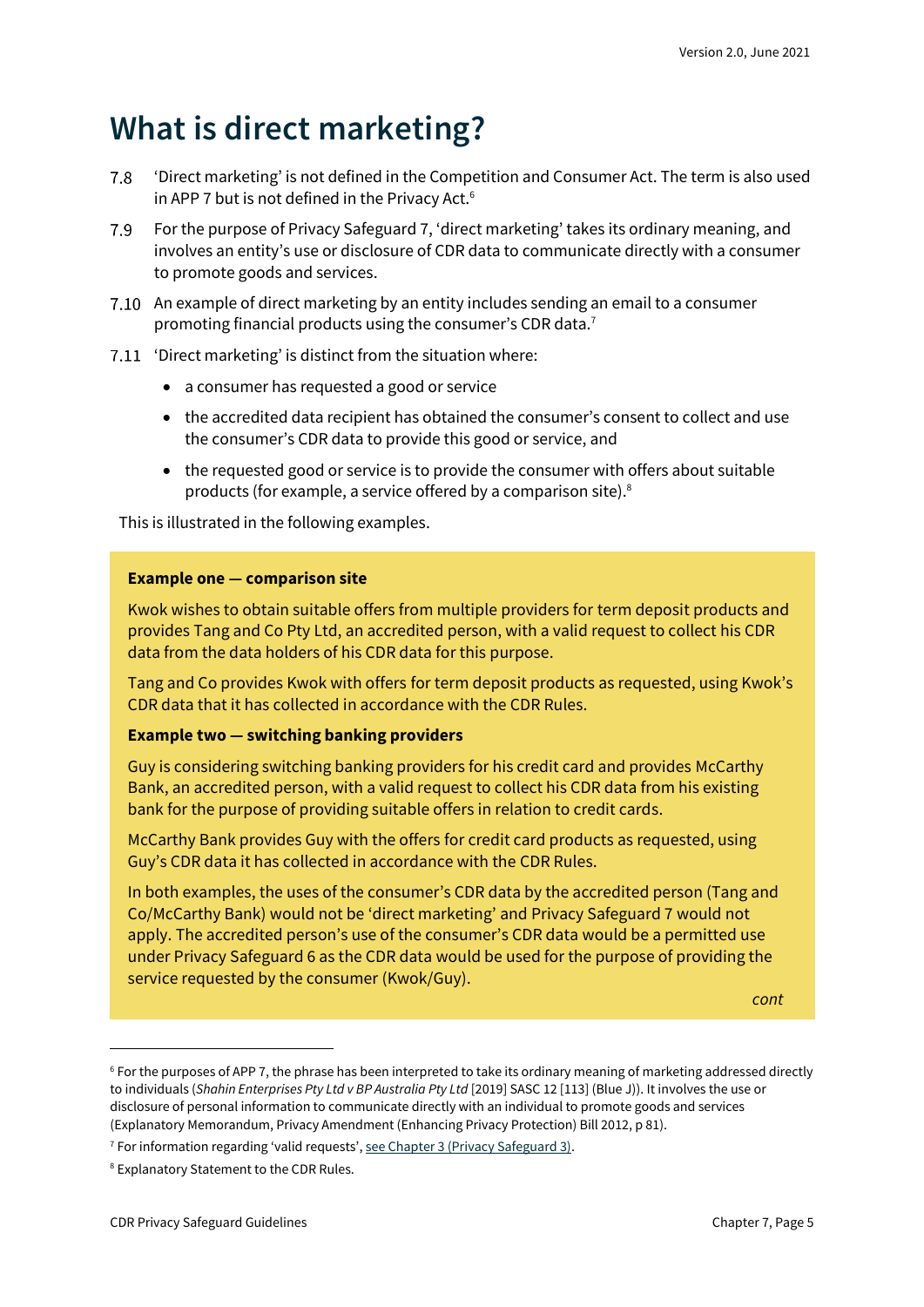However, if Tang and Co or McCarthy Bank were to use Kwok or Guy's CDR data to provide offers about other products not requested by the consumer, this would likely be 'direct marketing' and if so would be permitted only if this was authorised under the CDR Rules.<sup>9</sup>

### **When is direct marketing allowed?**

- 7.12 Generally, an entity is not permitted to engage in direct marketing under the CDR regime.
- 7.13 However, the CDR Rules permit an accredited data recipient of CDR data to engage in certain specific direct marketing activities in relation to the 'existing goods or services' being provided to the consumer, in accordance with a 'direct marketing consent'.<sup>10</sup>
- 7.14 The 'existing goods or services' refer to the goods or services requested by the consumer.<sup>11</sup>
- 7.15 A 'direct marketing consent' is a consent provided by a consumer under the CDR Rules for an accredited data recipient to use or disclose CDR data for the purposes of direct marketing.<sup>12</sup> An accredited person must ask for the consumer's express consent in accordance with Division 4.3 of the CDR Rules for any direct marketing they intend to undertake. .<sup>13</sup>
- CDR Rule 7.5(3) allows an accredited data recipient to use or disclose CDR data for the following permitted direct marketing activities:
	- in accordance with a consumer's direct marketing consent:
		- $\circ$  sending the consumer information about upgraded or alternative goods or services to the existing goods or services
		- $\circ$  sending the consumer an offer to renew existing goods or services when they expire
		- o sending the consumer information about the benefits of existing goods or services
		- $\circ$  sending the consumer information about other goods and services provided by another accredited person if the accredited data recipient reasonably believes the consumer might benefit from these other goods or services, and only sends such information on a reasonable number of occasions
		- $\circ$  disclosing the consumer's CDR data to an accredited person so that the accredited person may provide the goods or services referred to in the dot point above, but only where the consumer has provided a disclosure consent.
	- using CDR data in a way and to the extent that is reasonably needed in order to send the consumer something permitted by the paragraph above (including by analysing the CDR data to identify the appropriate information to send), and
	- disclosing the consumer's CDR data to an outsourced service provider:
		- $\circ$  for the purpose of doing the things referred to in the above two paragraphs, and

<sup>9</sup> This would be 'direct marketing' even where the offers were about other products related to the requested product.

 $10$  CDR Rules 7.8 and 7.5(3). Examples of existing goods or services include the services provided by Tang and Co to Kwok, and McCarthy Bank to Guy, in the examples under paragraph 7.11.

 $11$  CDR Rule 7.5(1)(a).

 $12$  CDR Rule 1.10A(d). See Chapter B (Key concepts) for further information on direct marking consents.

<sup>&</sup>lt;sup>13</sup> See especially CDR Rules 4.11(1)(a)(ii), 4.11(1)(c) and 4.11(2). For guidance regarding the requirements for seeking direct marketing consents[, see Chapter C \(Consent\).](https://www.oaic.gov.au/consumer-data-right/cdr-privacy-safeguard-guidelines/chapter-c-consent-the-basis-for-collecting-and-using-cdr-data)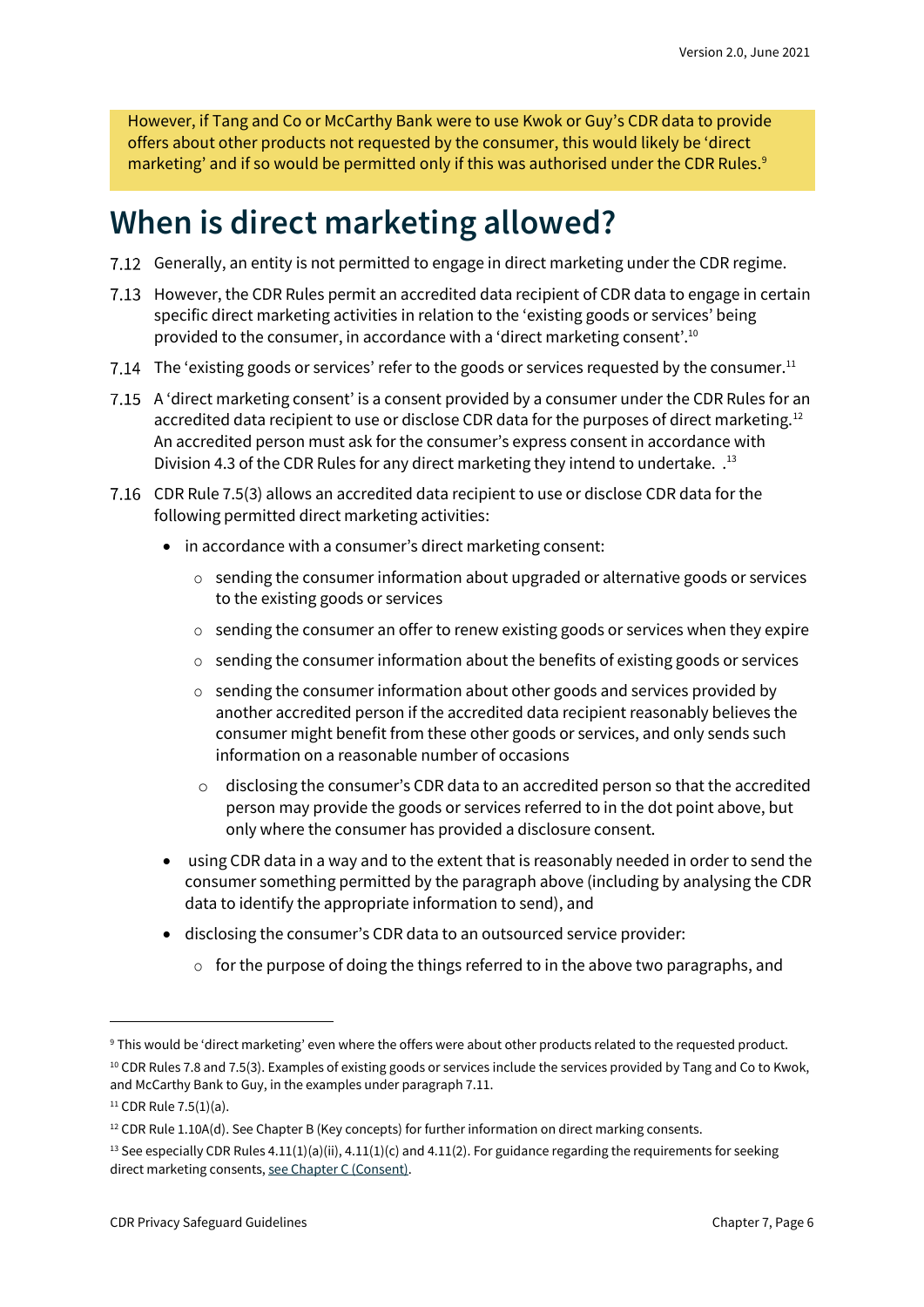o to the extent reasonably needed to do those things.

#### <span id="page-6-0"></span>**Information about upgraded or alternative goods or services**

7.17 Sending the consumer information about upgraded<sup>14</sup> or alternative<sup>15</sup> goods or services is direct marketing.<sup>16</sup> An accredited data recipient of CDR data may only engage in this form of direct marketing if it has obtained a direct marketing consent (which is still current) from the consumer under Division 4.3 of the CDR Rules. 17

#### **Example**

Loan Tracker Pty Ltd is an accredited person that offers products and services to assist consumers to monitor and repay their loans.

Loan Tracker asks its customers for their consent to receive direct marketing information about upgraded or alternative goods or services when seeking their consent to collect and use their CDR data to provide the requested service.

Through the 'Show Me My Money' service offered by Loan Tracker, monthly emails are sent to consumers setting out their current aggregate loan balances, the amount required to be repaid over the month, and estimating the consumer's disposable income for that month after repayments and living expenses are taken into account.

Loan Tracker also wishes to include in its monthly emails links to information about other products and services offered by Loan Tracker which it considers might be useful to the consumer.

*If Loan Tracker includes these links to information about other products and services, this may constitute using consumers' CDR data to directly market its other products and services.*

*Loan tracker may only use the CDR data to engage in the direct marketing activities if it:*

- *has obtained a direct marketing consent (which is still current) for the purpose of sending information about upgraded or alternative goods or services, and*
- • *is able to show that the other products and services marketed are truly 'upgraded' or 'alternative' services to the 'Show Me My Money' service.*

#### <span id="page-6-1"></span>**Offer to renew existing goods or services**

7.18 Sending the consumer an offer to renew the existing goods or services is direct marketing.<sup>18</sup> An accredited data recipient may only engage in this form of direct marketing if it has

<sup>&</sup>lt;sup>14</sup> A good or service will be an 'upgraded' good or service if the good or service is an improved version of the existing good or service.

<sup>&</sup>lt;sup>15</sup> A good or service will be an 'alternative' good or service if a consumer could choose between that good or service and the existing good or service in order to achieve a similar outcome.

<sup>16</sup> CDR Rule 7.5(3)(a)(i).

<sup>&</sup>lt;sup>17</sup> See especially CDR Rules 4.11(1)(a)(ii), 4.11(1)(c) and 4.11(2). For guidance regarding the requirements for seeking direct marketing consents[, see Chapter C \(Consent\).](https://www.oaic.gov.au/consumer-data-right/cdr-privacy-safeguard-guidelines/chapter-c-consent-the-basis-for-collecting-and-using-cdr-data)

<sup>18</sup> CDR Rule 7.5(3)(a)(ii).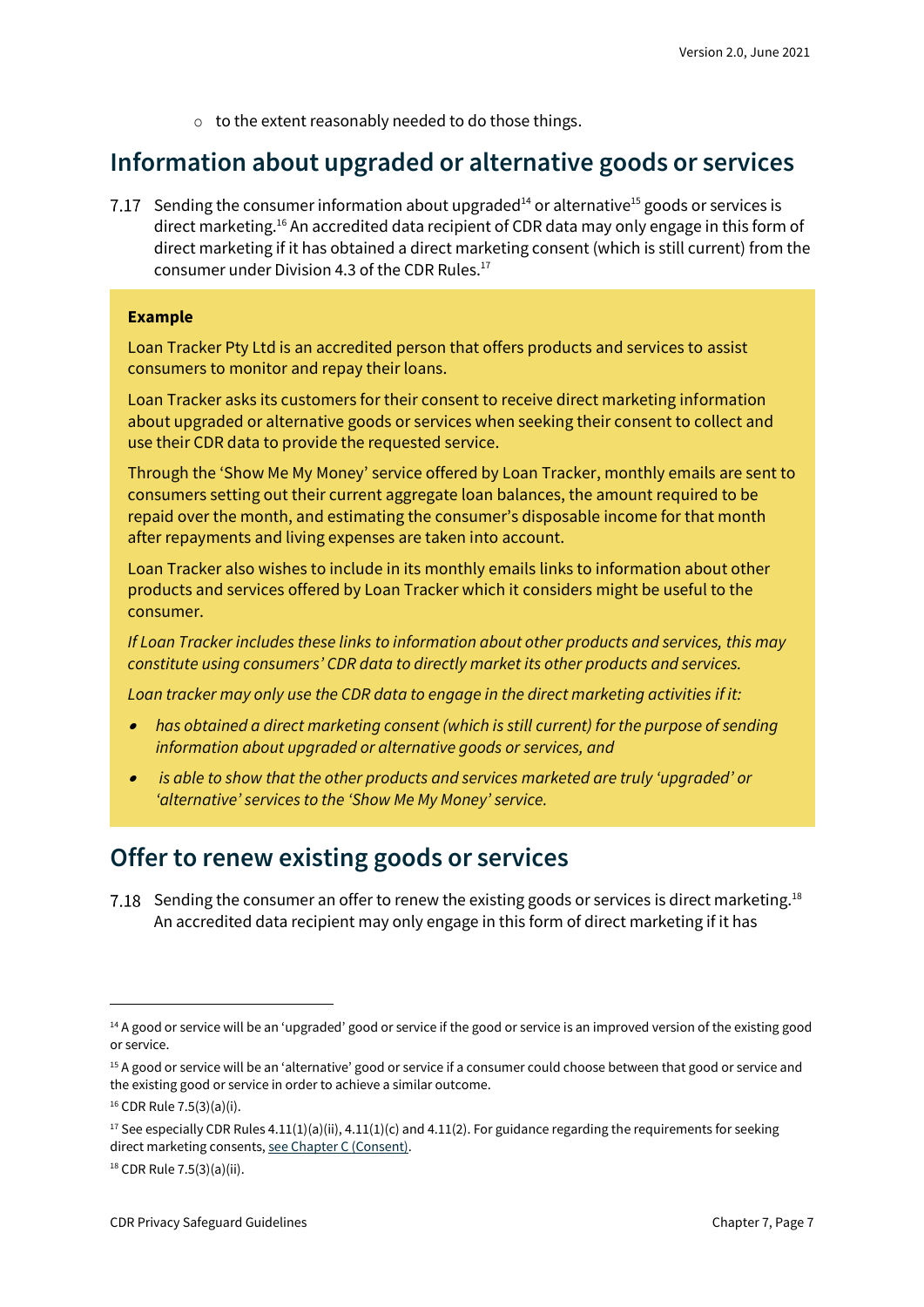obtained a direct marketing consent (which is still current) from the consumer under Division 4.3 of the CDR Rules.<sup>19</sup>

- 7.19 If the consumer wishes to 'renew' the existing goods or services, the accredited data recipient must once again seek the consumer's consent to the collection, use and (if applicable) disclosure of their CDR data for the relevant good or service. This is because an accredited person may seek to collect CDR data only in response to a valid request from the consumer.<sup>20</sup>
- 7.20 From 1 July 2021, <sup>21</sup> an accredited data recipient may, in certain cases, invite a consumer to amend the duration of their consent (for example, by extending its duration).<sup>22</sup> Where an accredited data recipient wishes to issue such an invitation, they should first consider whether the invitation would constitute an offer to renew the existing goods or services under CDR Rule 7.5(3)(a)(ii) (in which case a direct marketing consent would be required).

#### <span id="page-7-0"></span>**Information about the benefits of existing goods or services**

7.21 Sending the consumer information about the benefits of the existing goods or services being used by the consumer is direct marketing.<sup>23</sup> An accredited data recipient may only engage in this form of direct marketing if it has obtained a direct marketing consent (which is still current) from the consumer under Division 4.3 of the CDR Rules.<sup>24</sup>

#### **Information about other goods or services provided by another accredited person**

- Sending the consumer information about other goods or services provided by another accredited person is direct marketing. An accredited data recipient may only engage in this form of direct marketing if it:
	- has obtained a direct marketing consent from the consumer under Division 4.3 of the CDR Rules<sup>25</sup>
	- reasonably believes that the consumer might benefit from the goods or services offered by the other accredited person, and

<sup>&</sup>lt;sup>19</sup> See especially CDR Rules  $4.11(1)(a)(ii)$ ,  $4.11(1)(c)$  and  $4.11(2)$ . For guidance regarding the requirements for seeking direct marketing consents[, see Chapter C \(Consent\).](https://www.oaic.gov.au/consumer-data-right/cdr-privacy-safeguard-guidelines/chapter-c-consent-the-basis-for-collecting-and-using-cdr-data)

<sup>&</sup>lt;sup>20</sup> The consumer's consent to the collection and use of their CDR data for an accredited person to provide goods or services is required for a 'valid request': CDR Rule 4.3. For information regarding valid requests and the requirements for seeking consent[, see Chapter C \(Consent\).](https://www.oaic.gov.au/consumer-data-right/cdr-privacy-safeguard-guidelines/chapter-c-consent-the-basis-for-collecting-and-using-cdr-data)

<sup>&</sup>lt;sup>21</sup> CDR Rule 4.12B(5) provides that an accredited person must not invite a consumer to amend their consent before 1 July 2020.

 $22$  CDR Rule 4.12B. For further information about the requirements for asking a consumer to amend their consent, see CDR Rule 4.12C an[d Chapter C \(Consent\).](https://www.oaic.gov.au/consumer-data-right/cdr-privacy-safeguard-guidelines/chapter-c-consent-the-basis-for-collecting-and-using-cdr-data/)

<sup>23</sup> CDR Rule 7.5(3)(a)(iii).

<sup>&</sup>lt;sup>24</sup> See especially CDR Rules 4.11(1)(a)(ii), 4.11(1)(c) and 4.11(2). For guidance regarding the requirements for seeking direct marketing consents[, see Chapter C \(Consent\).](https://www.oaic.gov.au/consumer-data-right/cdr-privacy-safeguard-guidelines/chapter-c-consent-the-basis-for-collecting-and-using-cdr-data)

<sup>&</sup>lt;sup>25</sup> See especially CDR Rules 4.11(1)(a)(ii), 4.11(1)(c) and 4.11(2). For guidance regarding the requirements for seeking direct marketing consents[, see Chapter C \(Consent\).](https://www.oaic.gov.au/consumer-data-right/cdr-privacy-safeguard-guidelines/chapter-c-consent-the-basis-for-collecting-and-using-cdr-data)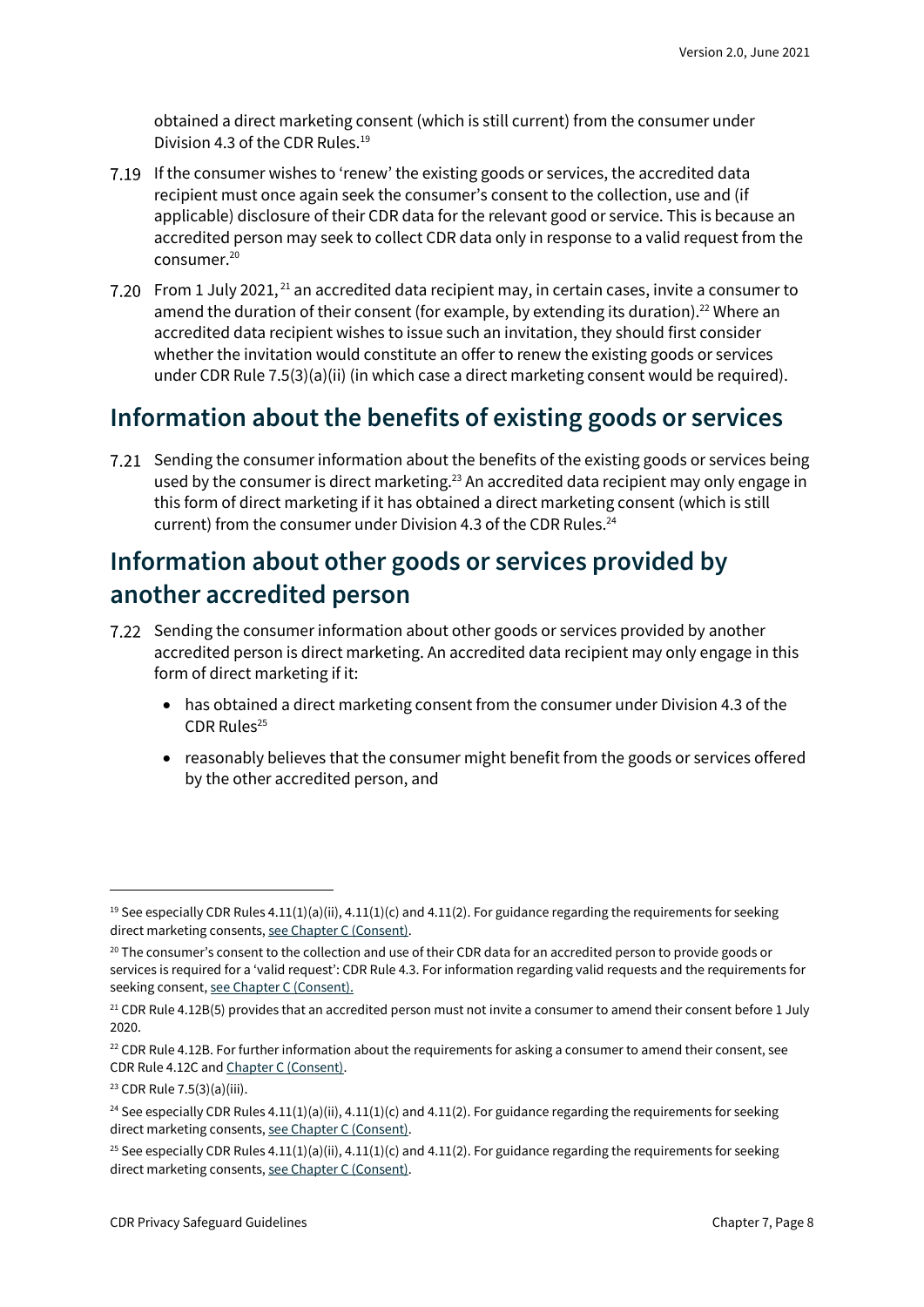• sends such information to the consumer on no more than a reasonable number of occasions.<sup>26</sup>

### **Disclosure to another accredited person to enable provision of promoted goods and services**

- An accredited data recipient of CDR data is permitted to disclose a consumer's CDR data to another accredited person for the purposes of enabling that accredited person to provide the goods or services outlined in paragraph 7.22.<sup>27</sup>
- An accredited data recipient may only disclose CDR data to another accredited person if the consumer has provided both a direct marketing consent and a disclosure consent to the accredited data recipient in accordance with Division 4.3 of the CDR Rules.<sup>28</sup>

### <span id="page-8-0"></span>**Using the CDR data as reasonably needed, in accordance with the data minimisation principle**

- Using CDR data for the purpose of sending the information or renewal offer outlined above in paragraphs 7.17, 7.18, 7.21, 7.22 and 7.23 including by analysing the data to decide what, if any, information will be sent, is direct marketing.<sup>29</sup>
- In order to use the CDR data for this purpose, the underlying direct marketing consent for the sending of information or renewal offers must be current.
- An accredited data recipient must comply with the data minimisation principle when using the CDR data for these direct marketing purposes. This means that the CDR data, and any CDR data derived from it, must only be used as reasonably needed to fulfil the relevant direct marketing purpose
- 7.28 For further information on the data minimisation principle, see [Chapter B \(Key concepts\).](https://www.oaic.gov.au/consumer-data-right/cdr-privacy-safeguard-guidelines/chapter-b-key-concepts/)

**Privacy tip**: An accredited data recipient must allow a consumer to withdraw their direct marketing consent by: 30

- using their dashboard, or
- through a 'simple alternative method of communication' made available for that purpose, such as an embedded link in an email communication through which they may notify the accredited data recipient of their intention to 'opt out'.

For further information regarding withdrawal of consent, se[e Chapter C \(Consent\).](https://www.oaic.gov.au/consumer-data-right/cdr-privacy-safeguard-guidelines/chapter-c-consent-the-basis-for-collecting-and-using-cdr-data/)

<sup>26</sup> CDR Rule 7.5(3)(a)(iv).

<sup>27</sup> CDR Rule 7.5(3)(aa).

<sup>&</sup>lt;sup>28</sup> For information regarding direct marketing consents and disclosure consents, se[e Chapter C \(Consent\).](https://www.oaic.gov.au/consumer-data-right/cdr-privacy-safeguard-guidelines/chapter-c-consent-the-basis-for-collecting-and-using-cdr-data/)

<sup>29</sup> CDR Rule 7.5(3)(b).

<sup>30</sup> CDR Rule 4.13(1).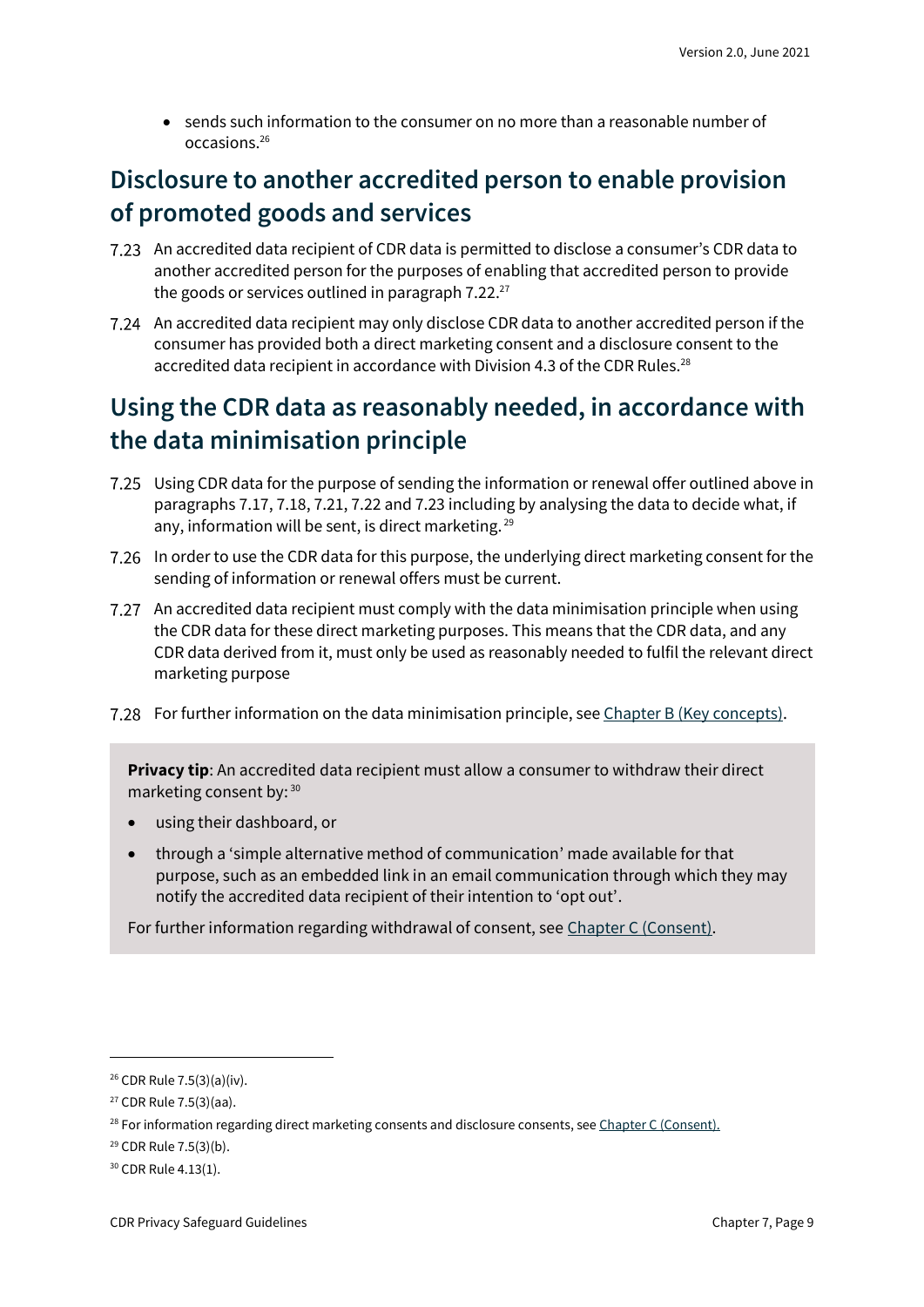#### <span id="page-9-0"></span>**Disclosure to an outsourced service provider**

- An accredited data recipient is permitted to disclose CDR data to an outsourced service provider for the purpose of sending the information or renewal offer (outlined above in paragraphs 7.17, 7.18, 7.21, 7.22 and 7.23), or to use the CDR data (as outlined above in paragraph 7.25). 31
- An accredited data recipient may only disclose CDR data to the extent reasonably needed for these purposes.<sup>32</sup>
- Under this permitted disclosure, accredited persons may engage third parties (who fall within the meaning of 'outsourced service provider')<sup>33</sup> to undertake direct marketing activities on their behalf, where such activities are permitted under CDR Rule 7.5(3).
- 7.32 In order to disclose the CDR data for this purpose, the underlying direct marketing consent to send information or renewal offers must be current. In addition, the accredited person must:
	- provide the information required by CDR Rule  $4.11(3)(f)$  to the consumer at the time of seeking the consumer's consent to collect and use the consumer's CDR data, and
	- include certain information about outsourced service providers in its CDR policy.<sup>34</sup>
- An accredited data recipient who discloses CDR data to an outsourced service provider must ensure that the provider complies with its requirements under the arrangement.<sup>35</sup>
- For the purposes of this permitted disclosure, an outsourced service provider is a person to whom an accredited data recipient discloses<sup>36</sup> CDR data under a CDR outsourcing arrangement.<sup>37</sup>
- If the disclosure is proposed to be made to an overseas outsourced service provider, Privacy Safeguard 8 will apply in addition to Privacy Safeguard 7 [\(see Chapter 8 \(Privacy Safeguard](https://www.oaic.gov.au/consumer-data-right/cdr-privacy-safeguard-guidelines/chapter-8-privacy-safeguard-8-overseas-disclosure-of-cdr-data-by-accredited-data-recipients) [8\)\).](https://www.oaic.gov.au/consumer-data-right/cdr-privacy-safeguard-guidelines/chapter-8-privacy-safeguard-8-overseas-disclosure-of-cdr-data-by-accredited-data-recipients)
- For further information[, see Chapter B \(Key Concepts\)](https://www.oaic.gov.au/consumer-data-right/cdr-privacy-safeguard-guidelines/chapter-b-key-concepts), 'Outsourced service providers'. For further guidance regarding an accredited data recipient's obligations in relation to outsourced service providers, see [Chapter 6 \(Privacy Safeguard 6\).](https://www.oaic.gov.au/consumer-data-right/cdr-privacy-safeguard-guidelines/chapter-6-privacy-safeguard-6-use-or-disclosure-of-cdr-data-by-accredited-data-recipients-or-designated-gateways/)

<sup>31</sup> CDR Rule 7.5(3)(c)(i).

<sup>32</sup> CDR Rule 7.5(3)(c)(ii).

<sup>33</sup> See CDR Rule 1.10. 'Outsourced service provider' is discussed in [Chapter B \(Key concepts\).](https://www.oaic.gov.au/consumer-data-right/cdr-privacy-safeguard-guidelines/chapter-b-key-concepts)

<sup>34</sup> CDR Rule 7.2(4)[. See Chapter 1 \(Privacy Safeguard 1\).](https://www.oaic.gov.au/consumer-data-right/cdr-privacy-safeguard-guidelines/chapter-1-privacy-safeguard-1-open-and-transparent-management-of-cdr-data)

<sup>&</sup>lt;sup>35</sup> CDR Rule 1.16.

<sup>&</sup>lt;sup>36</sup> Data will be 'disclosed' under the CDR regime where it is made accessible or visible to others outside the entity. Whether an accredited data recipient retains effective control over the data does not affect whether data is 'disclosed'.

<sup>&</sup>lt;sup>37</sup> CDR Rule 1.10. A CDR outsourcing arrangement is a written contract between the accredited data recipient and outsourced service provider which meets the requirements set out in CDR Rule 1.10(2), and under which the provider will provide goods or services to the accredited data recipient. For further information, see [Chapter B \(Key Concepts\).](https://www.oaic.gov.au/consumer-data-right/cdr-privacy-safeguard-guidelines/chapter-b-key-concepts)